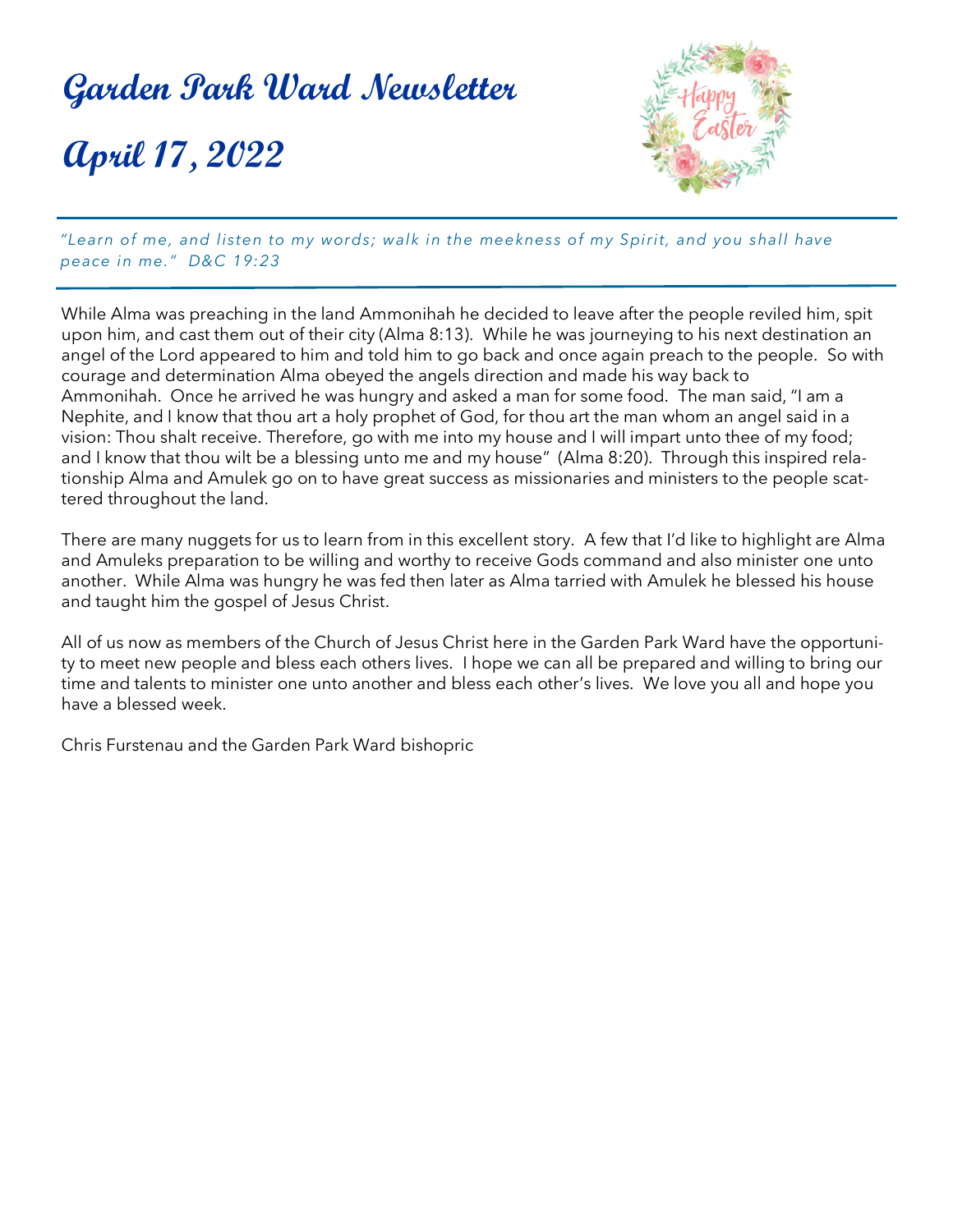**April 17, 2022**



*"Learn of me, and listen to my words; walk in the meekness of my Spirit, and you shall have peace in me." D&C 19:23*

### Sacrament Meeting - April 17<sup>th</sup>



Easter Sunday, April 17, 2022, 10am

| Sacrament Hymn  O Savior, Thou Who Wearest a Crown, No. 197 |
|-------------------------------------------------------------|

#### Administration of the Sacrament

| Sam Wilson                                          |
|-----------------------------------------------------|
|                                                     |
|                                                     |
| Closing HymnChrist the Lord Is Risen Today, No. 200 |
|                                                     |

#### Zoom broadcast is concluded

"By the power of the Father, Jesus rose again and claimed the victory over death. He is our resurrected Savior, our Exemplar, and our Redeemer. He is the light, the life, and the hope of the world. His way is the path that leads to happiness in this life and eternal life in the world to come." 2022 Easter Message

By the First Presidency

Click **HERE** [to join our April 17th Sacrament Meeting via Zoom](https://zoom.us/j/96489180794#success)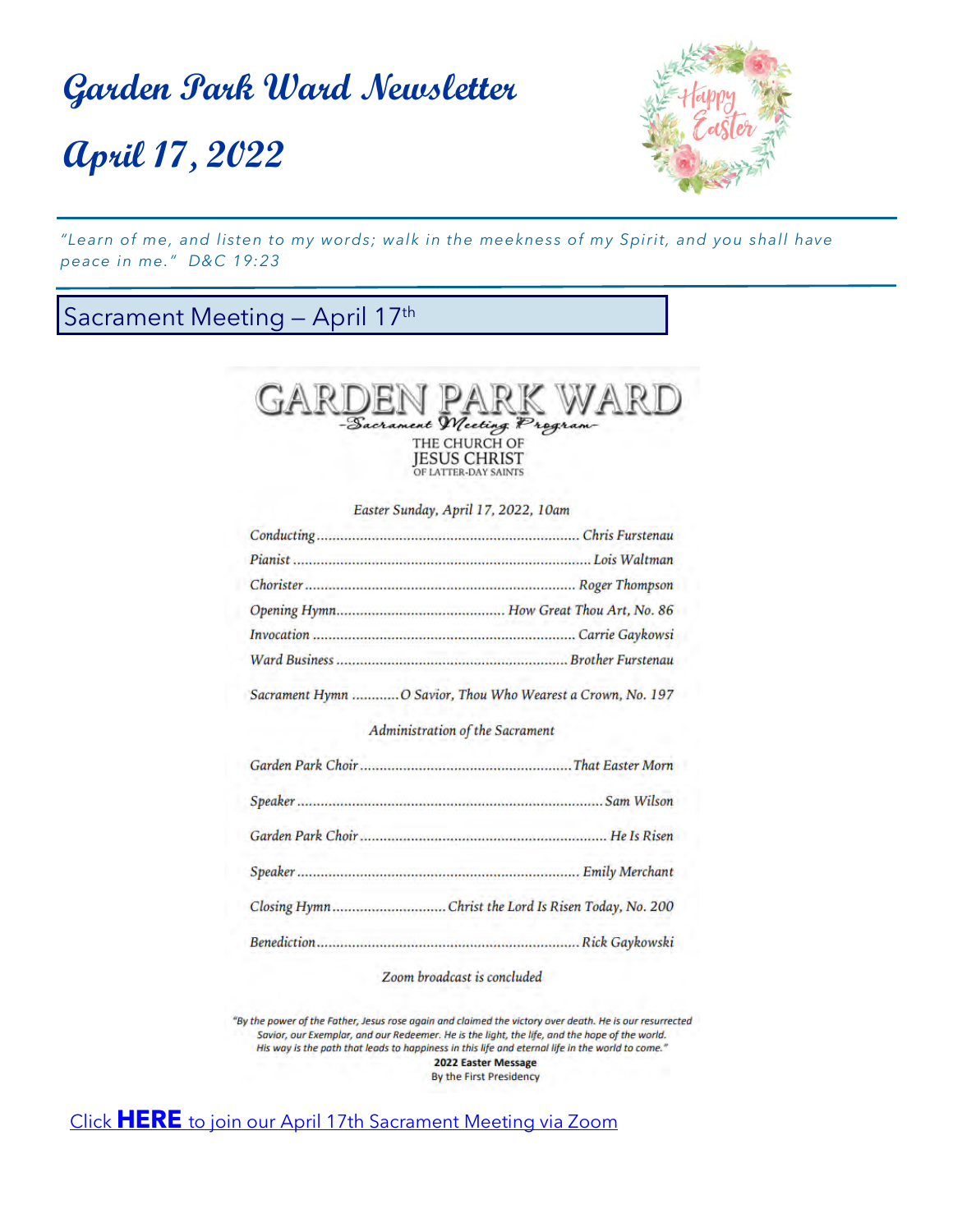**April 17, 2022**



*"Learn of me, and listen to my words; walk in the meekness of my Spirit, and you shall have peace in me." D&C 19:23*

### Relief Society Message

I feel like we need to address the elephant in the room, or should I say whale. I am sure we have all noticed the new addition to our community, that incredibly quirky, colorful whale! I personally am a huge fan, and for the remainder of this entry I am going to believe that y'all are fans as well (if not now, it will grow on you)!

Just as this whale is a new change to our community, we have a brand new change to our ward with our fabulous new members merging with us! We were wonderful before, but this new edition makes us that much better.

In an interview the artist Kessler explains that the whale represents "a community from all backgrounds, beliefs, and ideas migrate and feel a sense of belonging… This humpback whale is a symbol of community, resilience, and harmony."

Isn't that what our ward is? A community of people with different perspectives who can feel a sense of belonging when we come together. From the members I have met so far I can see how you are going to bring so much color and perspective into our lives and we are grateful that are small community just got expanded a few more streets!

Kessler also described the whale as giving our community "a forty foot wide hug." Just as this whale extends its giant fins for a big hug, we WHALEcome all our new members of our ward with open arms!

If you need anything from us, know we are here. Karli Gillette and the Relief Society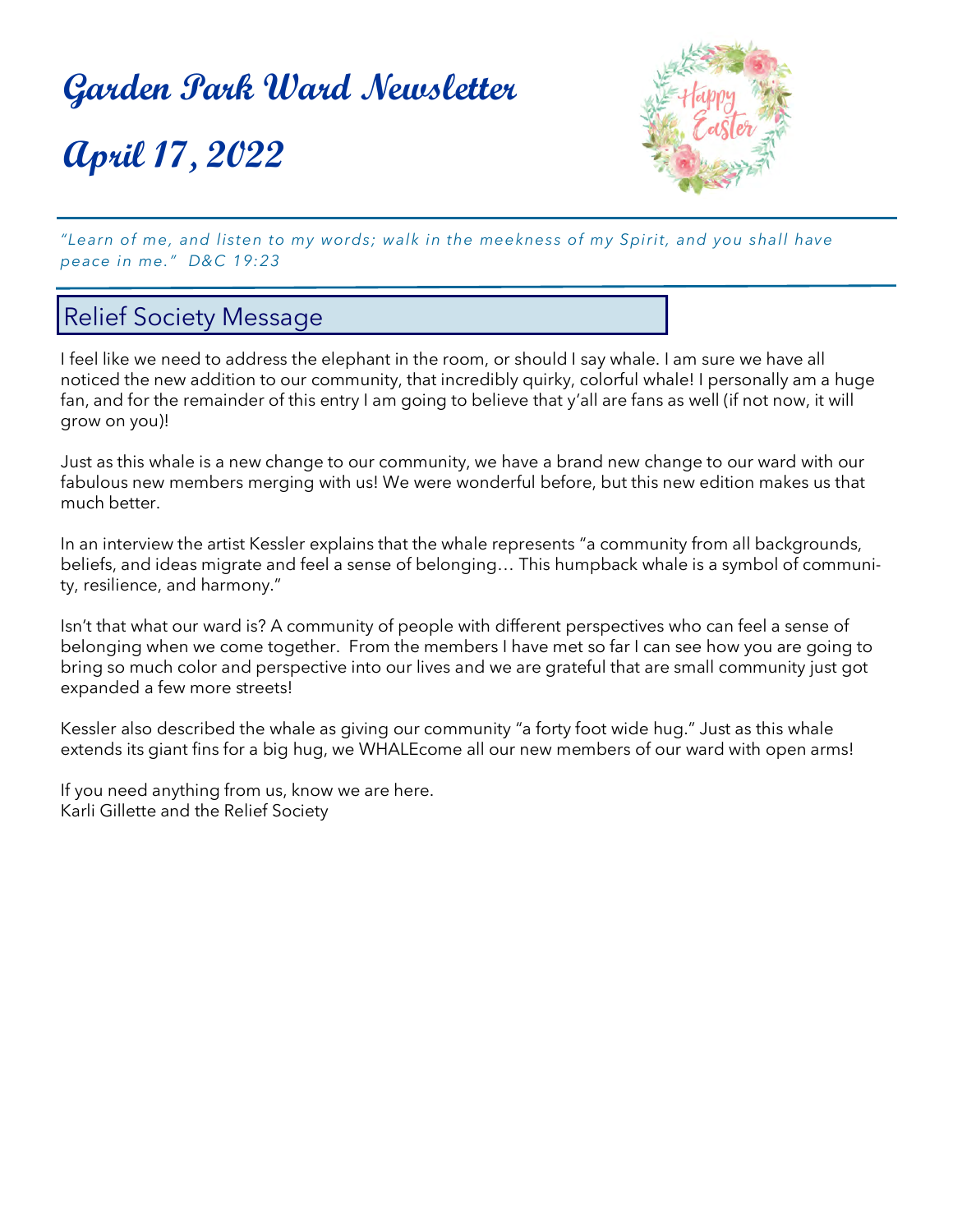**April 17, 2022**



*"Learn of me, and listen to my words; walk in the meekness of my Spirit, and you shall have peace in me." D&C 19:23*

### Relief Society Spotlights— Amy Furstenau & Sherelyn Sandberg

**Amy Furstenau** is someone I really look up to. She is a twin, Jazz and Disney fan, athlete, nurturer and deep thinker. Amy is a sensitive and wise wife, mother and soul. She has 4 amazing children and walks the 2 youngest home from school every weekday. Amy has the gift and talent of doing everything she does exceptionally well. Whether it's running a marathon or creating a floral or charcuterie, she has the confidence and natural talent to excel in anything she does but never brags about it. I think she is just used to being and doing her best!

Amy is aware of and cares about current events in the world and the church. If you want to have an interesting discussion, ask her about Heavenly Mother.

I admire her depth and determination to build the kingdom in spite of prevalent issues. Amy is the First Counselor in the Relief Society. She calms my anxiety and insecurity with her faith, confidence and good humor.

**Sherelyn Sandberg** is a professional square dancer, list maker, reader and full time Librarian for the U of U Health Science Library. She is the oldest of 5 children and the mother of 5 children. My information sheet on her is from 2012 so I don't have a current grandchild count but she lists grandparenting as one of her hobbies along with stamping, Cotillion and Scandinavian embroidery. Sherelyn describes herself as a cat person that somehow ended up with 2 dogs.(I think that makes her a pet lover) I am excited to try her famous sticky popcorn!

This is what Sherelyn wrote about RS. "I love Relief Society. I am always uplifted and inspired in class. I appreciate the fellowship of the sisters.

I find spiritual strength in associating with and following wonderful examples. I continue to be amazed at how much there is to learn. Relief Society provides a feast!

Couldn't have said it better myself!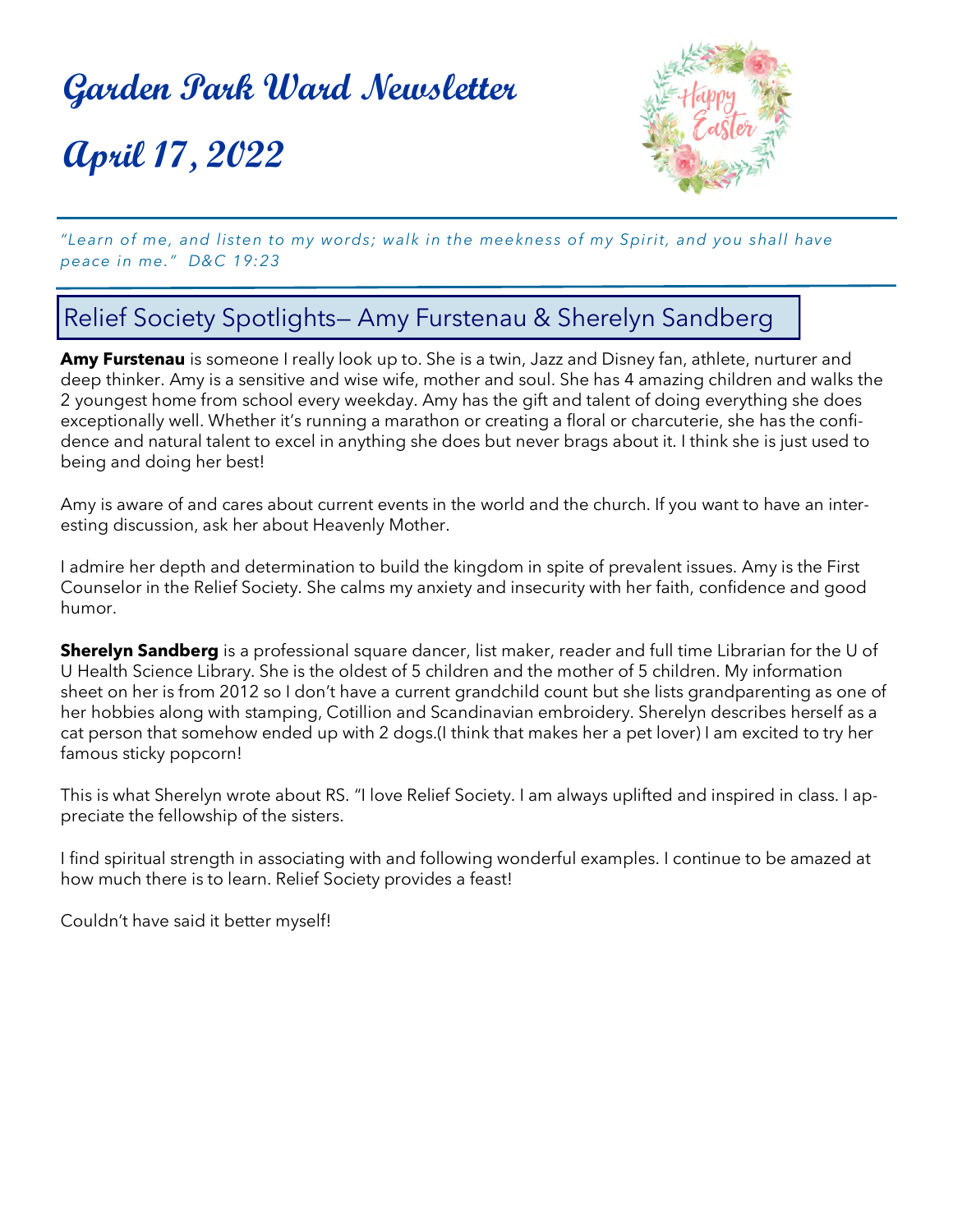**April 17, 2022**



*"Learn of me, and listen to my words; walk in the meekness of my Spirit, and you shall have peace in me." D&C 19:23*

### Relief Society Announcements

**Thursday, April 28th** - An evening with Dr. Camille Fronk Olson, "Finding Yourself in the Women of the Old Testament"- Thursday, April 28th 7pm @ Bonneville Stake Center.

**Saturday, September 10th** - Bonneville Stake Relief Society Women's Conference @Bonneville Stake Center.

**Utah Crisis Food Response** To those looking for volunteer opportunities in the Salt Lake area, there is an incredible non-profit organization called Utah Crisis Food Response that delivers food to lower income families, immigrants, those who lack transportation, and those who are homebound due to COVID-19. Due to the recent Omicron variant, demand has shot up, and volunteers are greatly needed on Wednesdays at 12 pm to deliver food boxes. All that is asked of volunteers is to arrive at a local food pantry at 12 pm, pick up several food boxes and deliver to the assigned individuals and families. The commitment typically takes 1 hour and blesses so many people's lives. If you are interested in helping out, you can contact Keith Burns at [keithtburns99@gmail.com.](mailto:keithtburns99@gmail.com) You can also just sign up for Wednesday shifts directly on our website at this link: [https://volunteersignup.org/W748F](https://na01.safelinks.protection.outlook.com/?url=https%3A%2F%2Fvolunteersignup.org%2FW748F&data=04%7C01%7C%7C19af7a507269473fbcac08d9e73f269d%7C84df9e7fe9f640afb435aaaaaaaaaaaa%7C1%7C0%7C637795080684271916%7CUnknown%7CTWFpbGZsb3d8eyJWIjoiMC4wLjAwMDAiLCJQIjo).

#### **Evening with Patrick Mason Recording**

If you missed our evening with Patrick Mason, but would like to hear his message, you can watch the recording through the link below. Please note that the period is part of the passcode

[Click here for Patrick Mason message](https://us02web.zoom.us/rec/share/BbAWH4_WcWuST1goWVfLtHBHi1H9k-tn6GBd9QjOv_FJsA0rPfxu6yddgmkSdXfI.RsTvRnSme0vLSNnO)

Access Passcode: dg9\$77g.

RS Presidency Contact Numbers

Kathy Younker: 801.971.1504 Amy Furstenau: 801.580.8373 Barbara Lund: 801.750.3300 Karli Gillette: 801. 696.4491

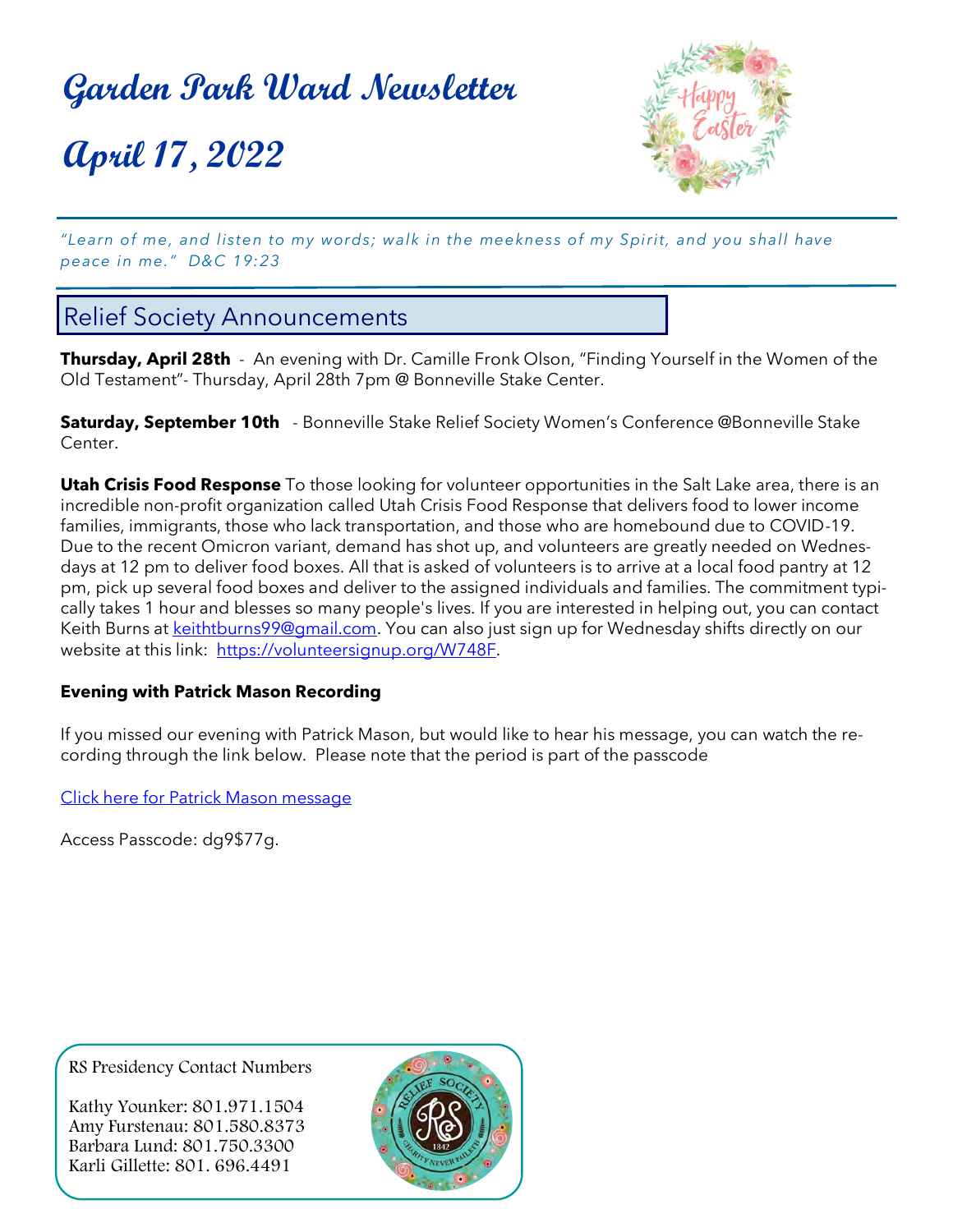**April 17, 2022**



*"Learn of me, and listen to my words; walk in the meekness of my Spirit, and you shall have peace in me." D&C 19:23*

### 2nd Hour Meeting

This week's 2nd hour meeting will be hosted by our Sunday School and will be held live in the Relief Society Room.

Tomorrow's lesson from the Come Follow Me study manual is linked below:

[Come Follow Me: Easter,](https://www.churchofjesuschrist.org/study/manual/come-follow-me-for-individuals-and-families-old-testament-2022/16?lang=eng) *"He Will Swallow Up Death in Victory"*

Please note, zoom links have **not** been planned for these meetings. If you'd like one set up to attend remotely, please contact Kathy Younker or Jeff Merchant who can assist with making that arrangement.



Illustration of the empty tomb by Maryna Kriuchenko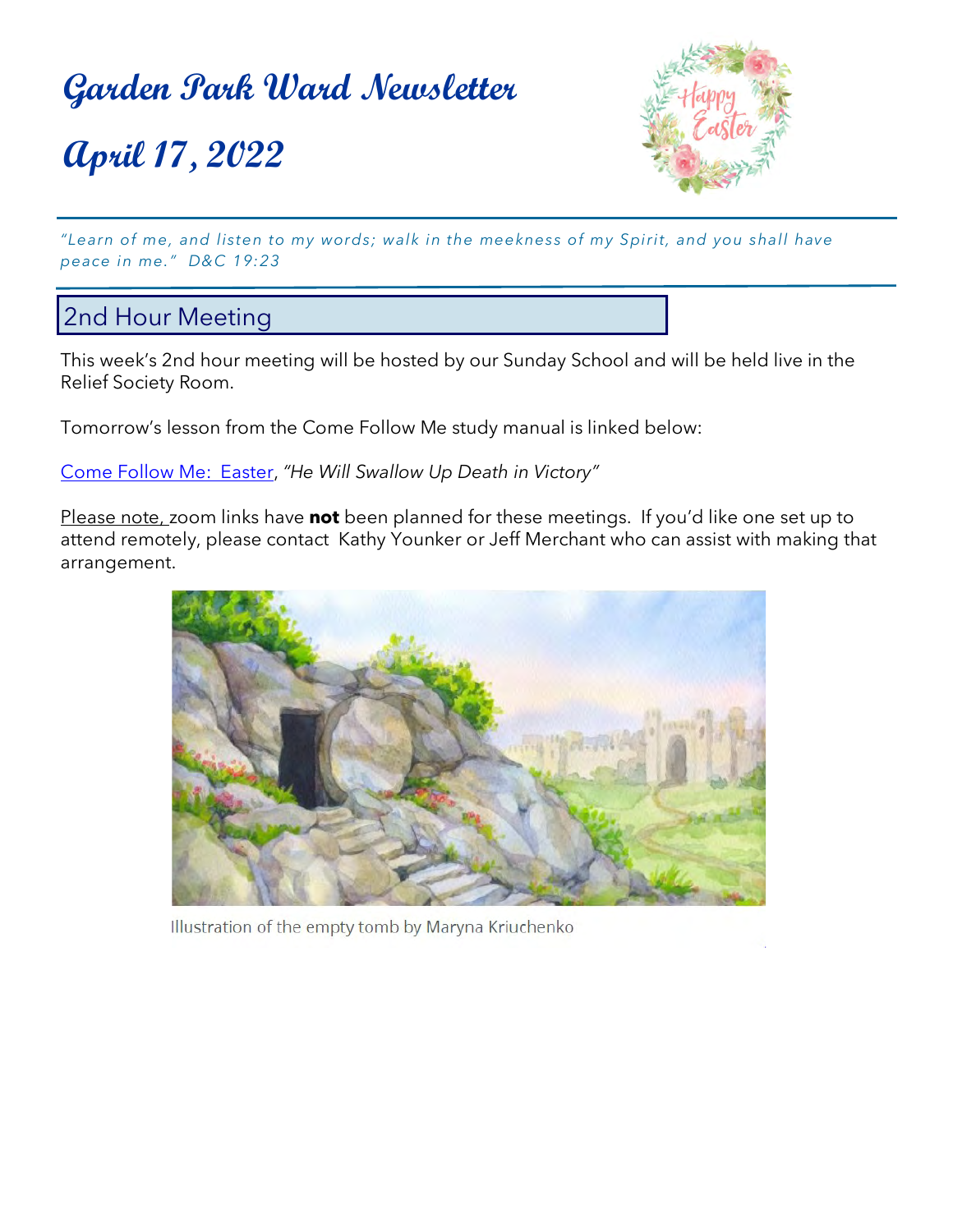**April 17, 2022**



*"Learn of me, and listen to my words; walk in the meekness of my Spirit, and you shall have peace in me." D&C 19:23*



Happy Birthday!

April 1—Jeffery Jerz April 1—Sheila Moses April 1—Marni Chandler April 2—Nicole Choules Paul April 3—Teri Blakely April 3—Tamara Hinckley April 3—Maximillian Therriault April 4—Regan Anderson April 5– Emily Crane April 5—Jake Fuller April 6—Damian Johnston April 8—Andre Brummer April 8—Rick Fuller April 8—Chris Furstenau April 9—Melissa Totzky April 9– Jon Penman April 9– Sherelyn Sandberg April 10—Richard Penrose April 10– Justice Tuffour April 10—Christine Williams April 12—Jeanette Church April 12—Shawn Gately April 13—Tara Ledford April 14– Hannah Therriault April 18—Raymond King April 18—Matt Lund

April 18– Randy Peterson April 18—Lezlie Richardson April 18—Geoffrey Wilde April 20– Heather Wunderlich April 20– Steven Wuthrich April 21—Benjamin Campbell April 21—Michael Stephens April 22—Karalyn Cottam April 23—Ellie Anderson April 23—Rick Graham April 23—Joe Ostler April 25—Tammy Jensen April 25—Kenneth Kohler April 25—Rheim Penman April 26—Christian Johnson April 26—Gunner Longenecker April 26—Alisha Wursten April 28—Carrie Gaykowski April 28—Jonathan Jensen April 29—Mark Earl April 29—Katherine Ennis April 29—Emilio Nicoli April 29—Alicia Perry April 30—Ethan Ostling April 30– Darrell Privett April 30—Trent Thompson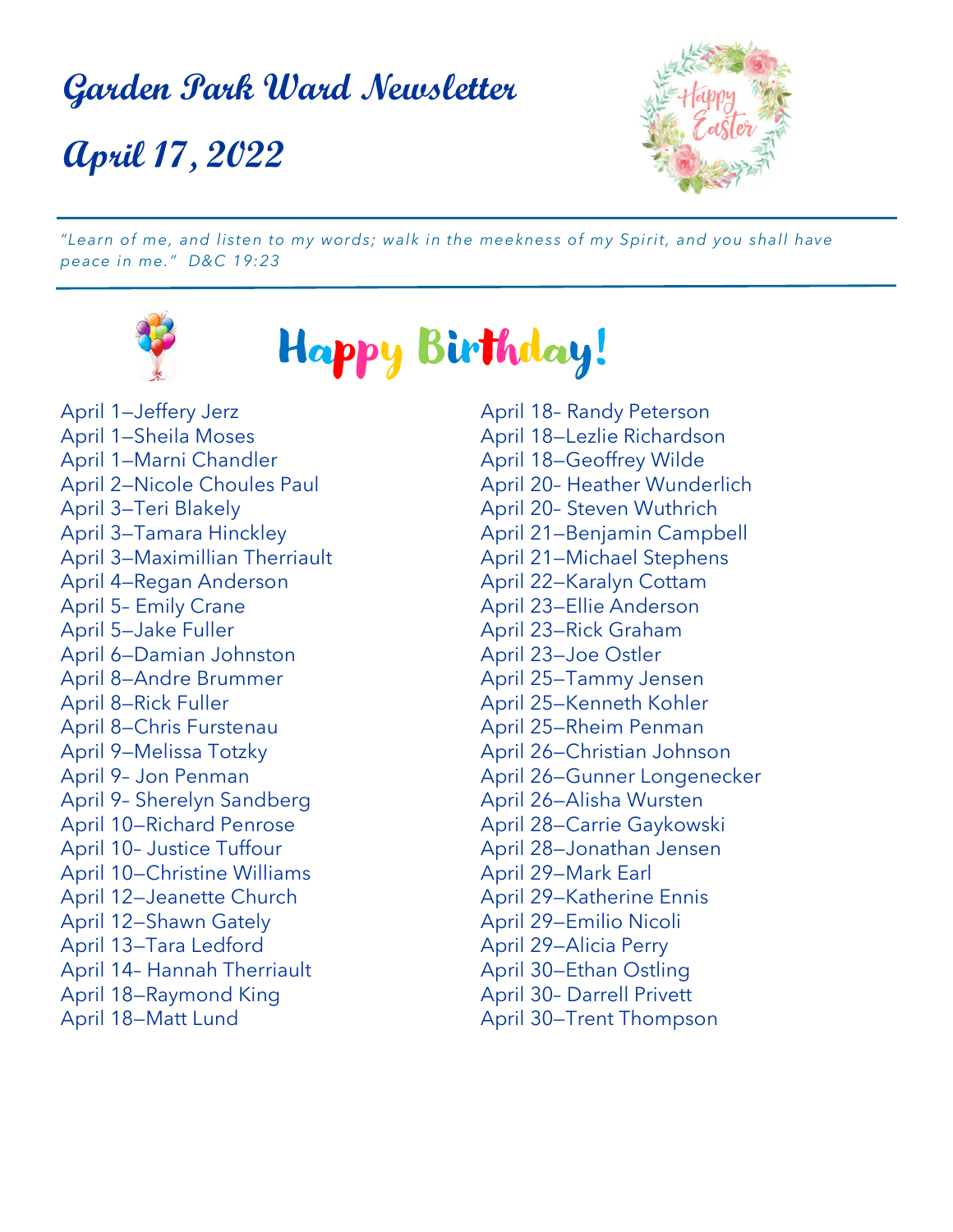# **Garden Park Ward Newsletter April 17, 2022**



*"Learn of me, and listen to my words; walk in the meekness of my Spirit, and you shall have peace in me." D&C 19:23*

Easter Sunday Program—April 17th

*Friends & Neighbors of All Faiths are Welcome to Attend*

### **Interfaith Easter Sunday Program**

Easter Sunday, April 17, 2022

10:00 a.m.

Garden Park Ward Chapel

 $\approx$ **Easter Messages** Laster Music by Congregation & Choir<sup>2</sup>

*Please extend an invitation to family, friends & neighbors to join us!*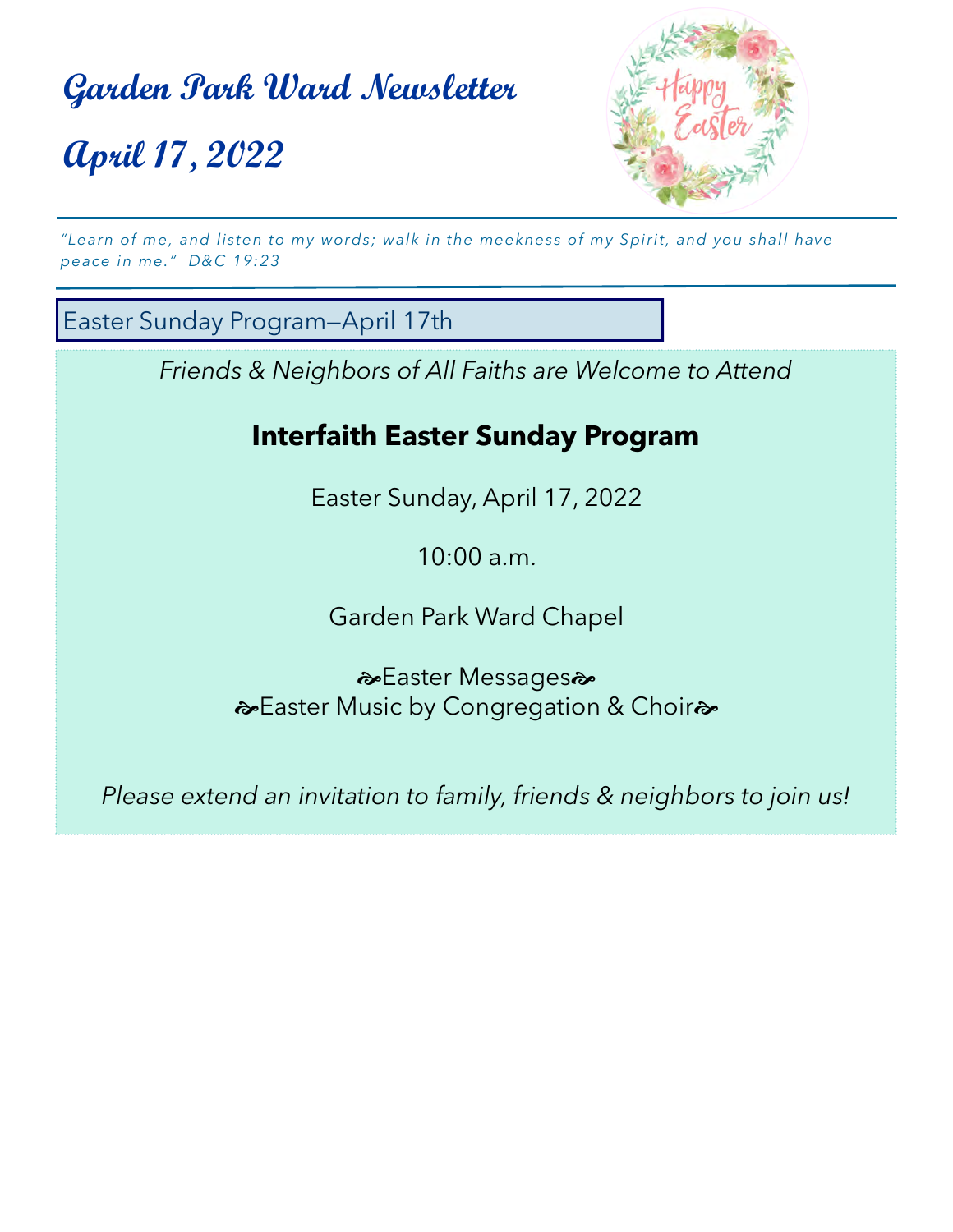**April 17, 2022**



*"Learn of me, and listen to my words; walk in the meekness of my Spirit, and you shall have peace in me." D&C 19:23*

### Ward Announcements

**Sunday, May 15, 2022 at 6:00 p.m.** President Russell M. Nelson and his wife, Wendy W. Nelson will deliver a special message to young adults around the world. This broadcast may be viewed live on the Church satellite system, by clicking **[HERE](https://www.churchofjesuschrist.org/broadcasts?lang=eng&cid=rdb_v_broadcasts_eng&video=14489152232603217988&mode=watch)** ([broadcasts.ChurchofJesusChrist.org\)](https://www.churchofjesuschrist.org/broadcasts?lang=eng&cid=rdb_v_broadcasts_eng&video=14489152232603217988&mode=watch) or streamed on YouTube. The broadcast will also be available shortly after the live event in the Gospel Library app.

**May 21—22, 2022—**Bonneville Stake Conference *(more details will be forthcoming)*

**Help for Ukraine** As we watch the events in Ukraine unfolding before our eyes, many of us are looking for ways to help the people of Ukraine.

Governor Cox and wife Abby Cox, Gail Miller and the Larry H. Miller Company, along with IHC and others are partnering to collect critically needed items and funds for refugees who are fleeing the Ukraine. There are several ways to join this effort!

1. DONATE MONEY. Visit [www.lhm.com/driven](https://www.lhm.com/driven-to-assist/)-to-assist/ to donate -- Each dollar will be matched up to \$2 million.

2. DONATE TIME. Volunteers are needed to sort and package donated goods for shipping. Sign up here: <https://www.showuputah.org/ukraine>

**Stake FamilySearch Center** located in the NW corner of the Monument Park Stake Center is open as of October 4th. Masks are strongly encouraged for all patrons and staff. The Family Search Center hours are:

Monday—Friday: 10:00 a.m.—1:00 p.m. Tuesday & Thursday: 1:00—4:00 p.m. Tuesday & Wednesday: 7:00—9:00 p.m.